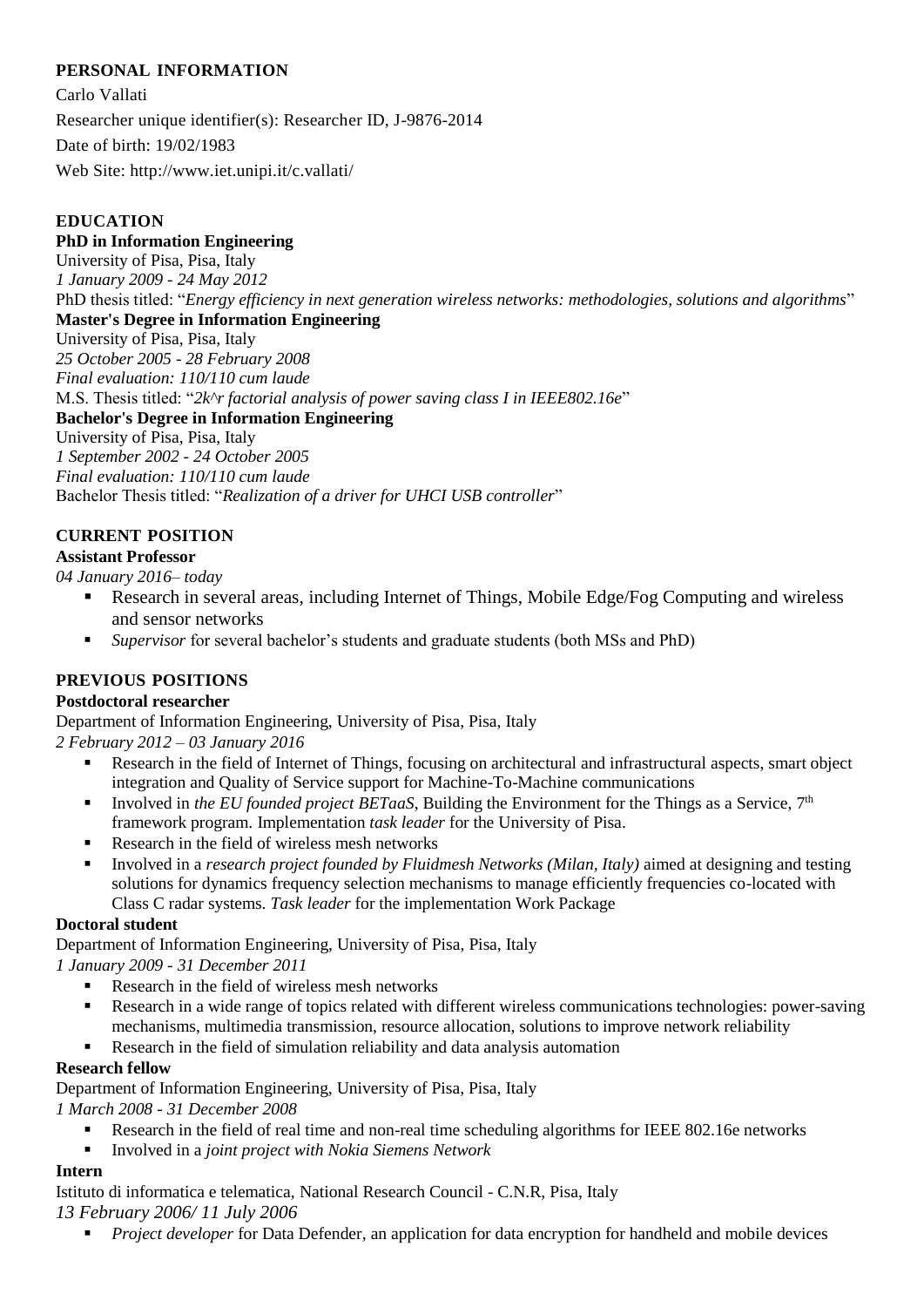## **VISITING EXPERIENCE**

## **Visiting Researcher**

CReWMaN Lab directed by Prof. Sajal K. Das, Computer Science Department, Missouri University of Science and Technology, Rolla, Missouri, US

*01 March 2017/ 24 March 2017*

 Kick off a new joint research activity on the study of 6TiSCH networks for the future industrial internet of things

# **Visiting Researcher**

InIT Cloud Computing Laboratory, Zurich University of Applied Sciences, Zurich, Switzerland *18 August 2015/ 10 September 2015*

 *Investigation* of possible joint *collaboration activities* in the framework of the future H2020 calls, work on this MSCA proposal

## **Visiting Student**

Network Research Group directed by Prof. Prasant Mohapatra, Computer science department, UC Davis, California, USA

*15 September 2010 - 15 March 2011*

- Research in the field of resource management in wireless mesh networks and multimedia transmission over LTE networks
- *Responsible for maintenance and upgrade* of QuRiNet, a 36-node outdoor wireless mesh network

# **FELLOWSHIPS AND AWARDS**

- *2013, Fast-track award, Annual workshop of the Italian Group on Quantitative Methods in Informatics* (Infq 2013)
- *2011, Fast-track award, Annual workshop of the Italian Group on Quantitative Methods in Informatics* (Infq 2011)
- *2011, Best paper award*, International Symposium on Wireless Personal Multimedia Communications (WPMC 2011)
- *2010, Travel student award*, IEEE International Conference on Mobile Ad-hoc and Sensor Systems (MASS 2010)
- *2010, Spotlight paper* for the June issue, IEEE Transaction on Mobile Computing
- *2009 - 2011*, *Three-year grant* issued by the Italian ministry of education and the Tuscany region for the PhD program

#### **ORGANISATION OF SCIENTIFIC MEETINGS**

- *2017*, *Co-chair* of the Six IEEE WoWMoM Workshop on the Internet of Things: Smart Objects and Services, *IoT-SoS 2017*, Macau, China
- *2013*, *Vice-chair* of the Second IEEE WoWMoM Workshop on the Internet of Things: Smart Objects and Services, *IoT-SoS 2013*, Madrid, Spain
- *2011*, *Web Chair* for the 12th IEEE International Symposium on a World of Wireless, Mobile and Multimedia Networks, *WoWMoM 2011*, Lucca, Italy
- *2009*, *Local Organization Co-Chair* (with Dr. Daniele Migliorini) for the Fourth International Conference on Performance Evaluation Methodologies and Tools, *Valuetools 2009*, Pisa, Italy
- *2018*, *TPC member,* IEEE International Conference on Smart Computing, SMARTCOMP 2018, Taormina, Italy
- *2018*, *TPC member,* IEEE International Conference on Distributed Computing Systems, ICDCS 2018, Vienna, Austria
- *2018*, *TPC member,* International Symposium on a World of Wireless Mobile and Multimedia Networks, WoWMoM 2018, Chania, Greece
- *2018*, *TPC member*, The Second International Workshop on Pervasive Smart Living Spaces (PerCom), PerLS 2018, Athens, Greece
- *2018*, *TPC member*, International Conference on Embedded Wireless Systems and Networks, EWSN 2018, Madrid, Spain
- *2018*, *TPC member,* International Conference on Computing, Networking and Communications, ICNC 2018, Hawaii, USA
- *2017*, *TPC member,* International Symposium on a World of Wireless Mobile and Multimedia Networks, WoWMoM 2017, Macau, China
- *2017*, *TPC member,* Fifth International Conference on Advances in Computing, Communications and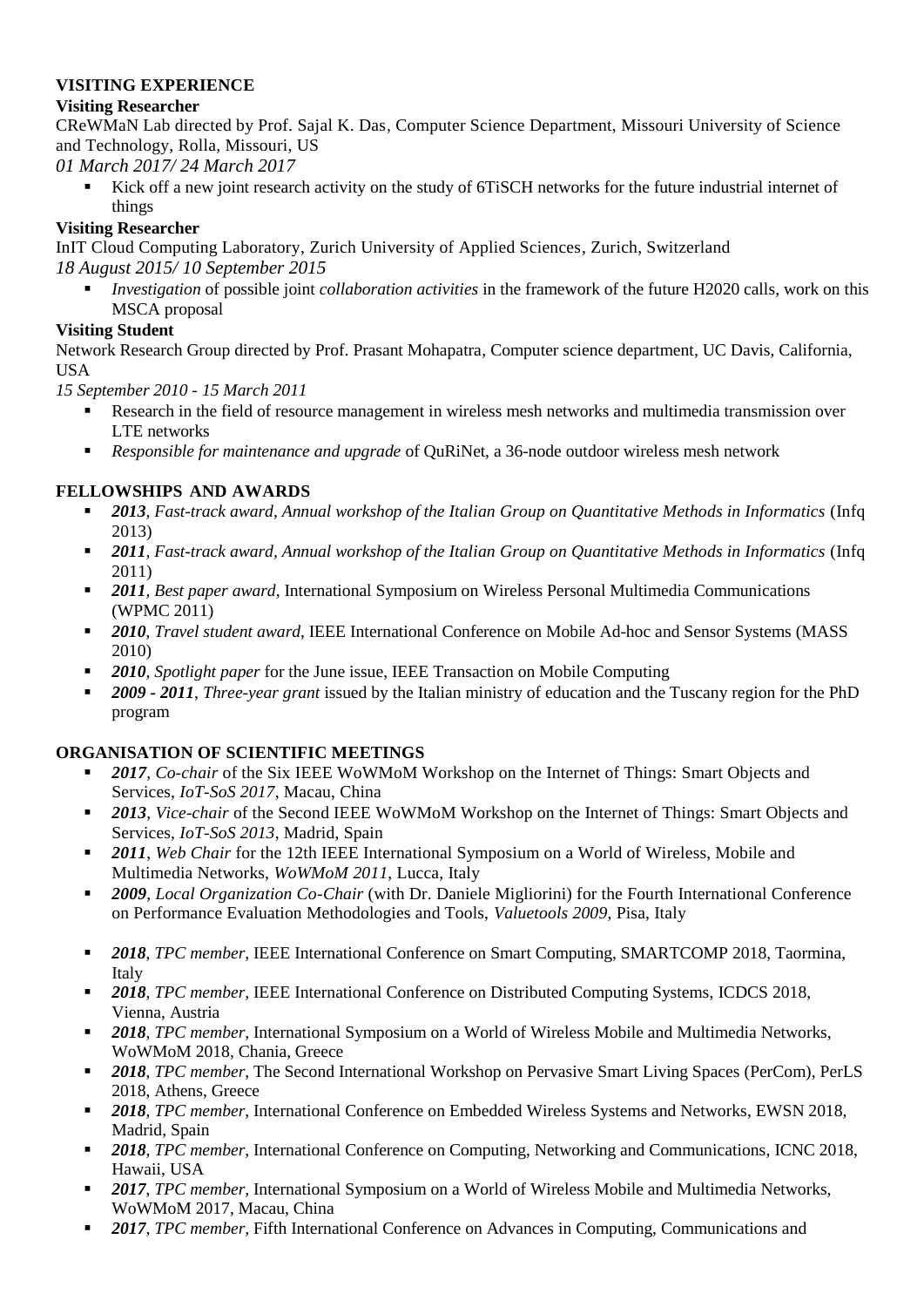Informatics, ICACCI 2017, Karnataka, India

- *2017*, *TPC member,* The Seventh International Conference on Mobile Services, Resources, and Users, MOBILITY17, Venice, Italy
- *2017*, *TPC member,* The Eighth International Conference on Cloud Computing, GRIDs, and Virtualization, CLOUD COMPUTING 2017, Athens, Greece
- *2017*, *TPC member,* International Conference on Computer Applications & Technology, ICCAT 2017, Cairo, Egypt
- *2017*, *TPC member,* International Conference on Computing, Networking and Communications, ICNC 2017, Silicon Valley, USA
- *2016*, *TPC member,* Fifth International Conference on Advances in Computing, Communications and Informatics, ICACCI 2016, Jaipur, India
- *2016*, *TPC member,* World Symposium on Computer Applications and Research, GC-WOC 2016, Malaga, Spain
- *2016*, *TPC member,* International Conference on Computer Communication and Networks, ICCCN 2016, Waikoloa, Hawaii USA
- *2016*, *TPC member,* Global Summit on Computer and Information Technology, GSCIT 2016, Sousse, Tunisia
- *2016*, *TPC member,* International Conference on Future Network System and Security, FNSS 2016, Paris, France
- 2016, *TPC member*, The Seventh International Conference on Cloud Computing, GRIDs, and Virtualization, CLOUD COMPUTING 2016, Rome, Italy
- *2016*, *TPC member,* International Conference on Computer Communication and Networks, ICCCN 2016, Waikoloa, Hawaii USA
- *2015*, *TPC member,* Forth International Conference on Advances in Computing, Communications and Informatics, ICACCI 2015, Kerala, India
- *2015*, *TPC Member*, Second International Symposium on Computer Vision and the Internet, VisioNet 2015*,*  co-located with ICACCI 2015, Kerala, India
- *2015*, *TPC member,* Fourth International Conference on Advances in Vehicular Systems, Technologies and Applications, Vehicular 2015, St. Julians, Malta
- *2015*, *TPC member,* International Conference on Computer Applications & Technology, ICCAT 2015, Rome, Italy
- *2015*, *TPC member,* World Symposium on Computer Applications and Research, WSCAR 2015, Rome, Italy
- *2014*, *TPC member,* The Third International Conference on Advances in Vehicular Systems, Technologies and Applications, Vehicular 2014, Seville, Spain
- *2014*, *TPC member,* The Third International Conference on Advances in Computing, Communications and Informatics, ICACCI 2014, Greater Noida, India
- *2014*, *TPC Member*, The First International Symposium on Computer Vision and the Internet, VisioNet 2014*,*  co-located with ICACCI 2014, Greater Noida, India
- *2013*, *TPC member* of the 5th International Workshop on Hot Topics in Mesh Networking, IEEE HotMesh 2013, Madrid, Spain
- *2013*, *TPC member,* The Second International Conference on Advances in Vehicular Systems, Technologies and Applications, Vehicular 2013, Nice, France
- 2012, *TPC member*, The First International Conference on Advances in Vehicular Systems, Technologies and Applications, Vehicular 2012, Venice, Italy

# **EDITORIAL BOARDS**

*2017-today*, *Applied Sciences, MDPI*

# **REFREE ACTIVITY**

- *Reviewer* for the following journals: IEEE/ACM Transactions on Networking, IEEE Transactions on Mobile Computing, IEEE Internet of Things Journal, Pervasive and Mobile Computing, Computer Communications, Computer Networks (Elsevier), IEEE Wireless Communications Letters, Simulation Modelling Practice and Theory, Ad Hoc Networks, Journal of Engineering
- *Reviewer* for the following conferences: SMARTCOMP 2017, WF-IoT 2016, MSWiM'16, GC 2016, INFOCOM 2016, WF-IoT 2015, GC' 15 - Wireless Networks, MSWiM'15, EW2015, ICC'15 (01) SAC 4- IoT, IEEE WoWMoM 2015, IEEE SPICES 2015, MSWiM'14, ICSPCT 2014, IEEE WoWMoM 2014, INFOCOM'2014, WF-IoT 2014, GC13, MSWiM'13, SustainIT 2013, PIMRC'13, IEEE WoWMoM 2013, IEEE HotMESH 2013, INFOCOM'2013, GC12, IEEE WoWMoM 2012, ICC'12, INFOCOM'2012, GC'11, BWA 2010, GC10, ISDA 2010, PIMRC 2010, EW2010, WD'09, GC'09, PIMRC'09, HotMESH 2009, EW09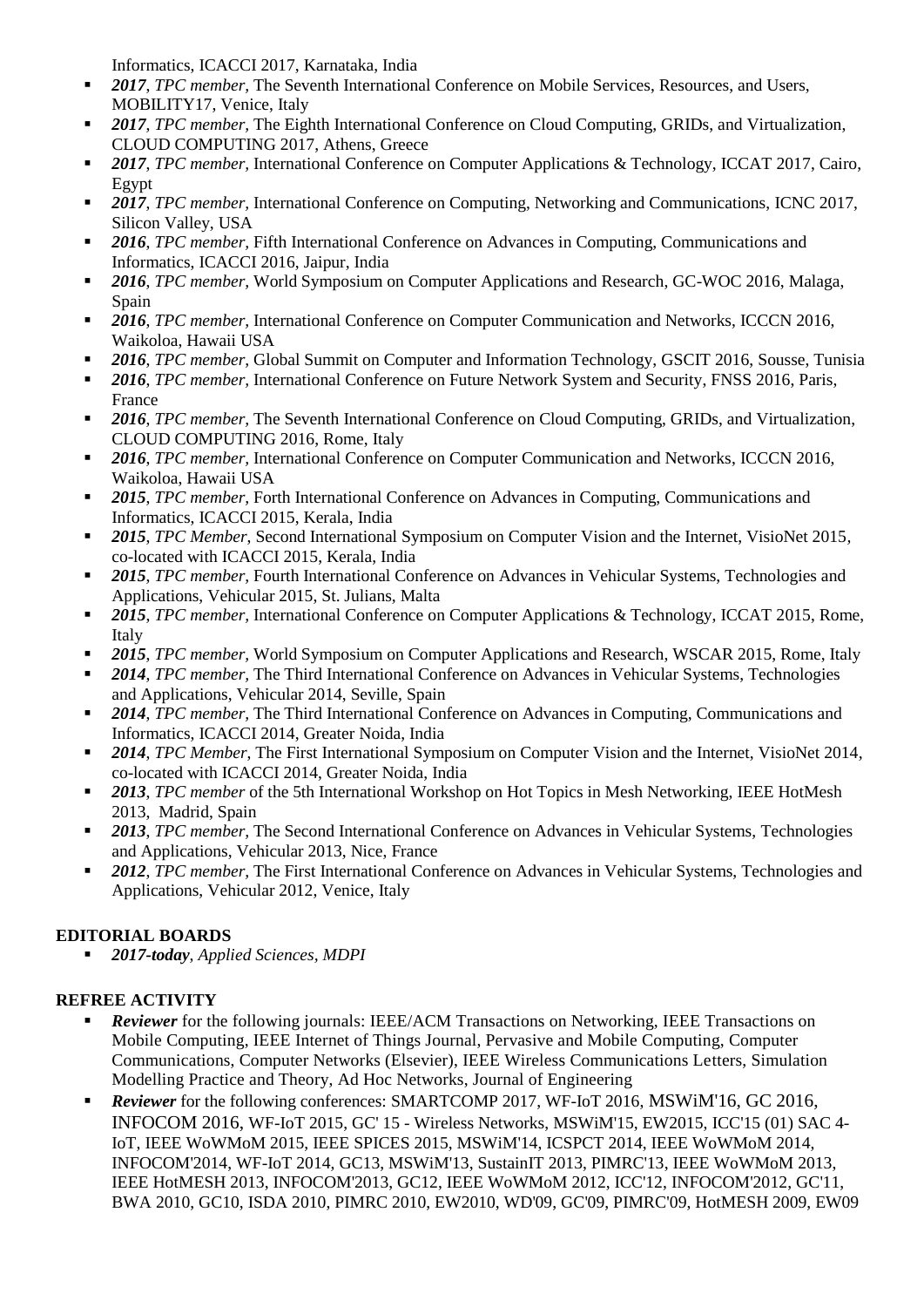## **MEMBERSHIPS OF SCIENTIFIC SOCIETIES**

- *2009 - 2012, IEEE Member*
- *2009 - today*, Member of the *Italian Group on Quantitative Methods in Informatics*, Infq

# **PROJECTS**

- *2017 - 2018*, *Experimental assessment of congestion control strategies for the Constrained Application Protocol (CoAP)*, **Principal Investigator**, funded by European Project WiSHFUL under the 5<sup>th</sup> Open Call for experiments
- *2011 - 2015*, *Secondlife - Second Life of the Public Services*, funded by the Italian ministry for economic development
- *2012 - 2015*, *BETaaS, Building the Environment for the Things as a Service*, FP7-ICT-2011-8 n. 317674. Funded by the European Union within the 7th Framework Program
- *2010-2011*, Development of a protocol for Dynamic Frequency Selection in wireless mesh networks. Funded by Fluidmesh Networks (Milan, Italy)
- **2008**, Performance Evaluation of IEEE 802.16e. Funded by Nokia Research Centre (Helsinki, Finland)

# **MAJOR COLLABORATIONS**

- *2017 - today, Computer Science Department*, Missouri University of Science and Technology, Rolla, Missouri, US, CReWMaN Lab directed by Prof. Sajal K. Das, study of the performance of 6TiSCH networks for industrial wireless sensor networks
- *2013 - today, Istituto di informatica e telematica*, *C.N.R*, Pisa, Italy, study of the performance of the RPL protocol in low-power and lossy networks
- *2010 - 2012, UC Davis, Computer Science Department*, Davis, USA, Network Research Group directed by Prof. Prasant Mohapatra, study of the channel allocation problem in wireless mesh networks, management and upgrade of QuRiNet, a 36-node outdoor wireless mesh network
- *2010 – 2011, University College Dublin*, Performance Engineering Laboratory, Dublin, Ireland, study of multimedia transmission over LTE

## **INVITED TALKS**

- **C. Vallati**. "The 6TiSCH architecture for industrial wireless IP-based networks: overview and open research issues", March 13, Missouri University of Science and Technology, Rolla, Missouri, USA.
- **C. Vallati**. "QoS support in the BETaaS platform", BETaaS workshop, 11 May 2014, Aalborg, Danemark.
- G. Stea, **C. Vallati**. "Resource allocation in LTE", 2 April 2012, University of Pisa, Pisa, Italy.
- **C. Vallati**. "LTE, tutorial and research prospective", 4 March2011, Dept. of Computer Science, UC Davis, CA, USA.
- **C. Vallati**. "Channel assignment in wireless mesh networks", 12 December 2010, Dept. of Computer Science, UC Davis, CA, USA.

#### **RELEVANT PUBLICATIONS**

A full list of publications is available on: http://www.iet.unipi.it/c.vallati/publications.shtml **Book chapter:**

- G. Tanganelli, **C. Vallati**, E. Mingozzi, "Ensuring Quality of Service in the Internet of Things" in New Advances in the Internet of Things (eds Yager, Ronald R., Pascual Espada, Jordán), 2017, Springer International Publishing, New York, USA. Print ISBN: 978-3-319-58189-7, Online ISBN: 978-3-319-58190-3
- **C. Vallati**, V. Omwando, P. Mohapatra, "The experimental work vs. simulation in the study of mobile ad hoc networks" in Mobile Ad Hoc Networking: Cutting Edge Directions, Second Edition (eds S. Basagni, M. Conti, S. Giordano, I. Stojmenovic), 2013, John Wiley & Sons, Inc., Hoboken, NJ, USA. Print ISBN: 9781118087282, Online ISBN: 9781118511305.

#### **Journals:**

- G. Tanganelli, **C. Vallati**, E. Mingozzi, Edge-centric Distributed Discovery and Access in the Internet of Things IEEE Internet of Things Journal, Accepted, In Press.
- **C. Vallati**, S. Brienza, M. Palmieri, G. Anastasi, Improving network formation in IEEE 802.15.4e DSME, In Computer Communications, Volume 114, 2017, Pages 1-9
- E. Ancillotti, **C. Vallati**, R. Bruno, E. Mingozzi, A Reinforcement Learning-based Link Quality Estimation Strategy for RPL and its Impact on Topology Management, Computer Communications, Vol. 112, pp. 1-13, November 2017
- P. Perazzo, **C. Vallati**, G. Anastasi, G. Dini, "DIO Suppression Attack Against Routing in the Internet of Things," in IEEE Communications Letters , vol.PP, no.99, pp.1-1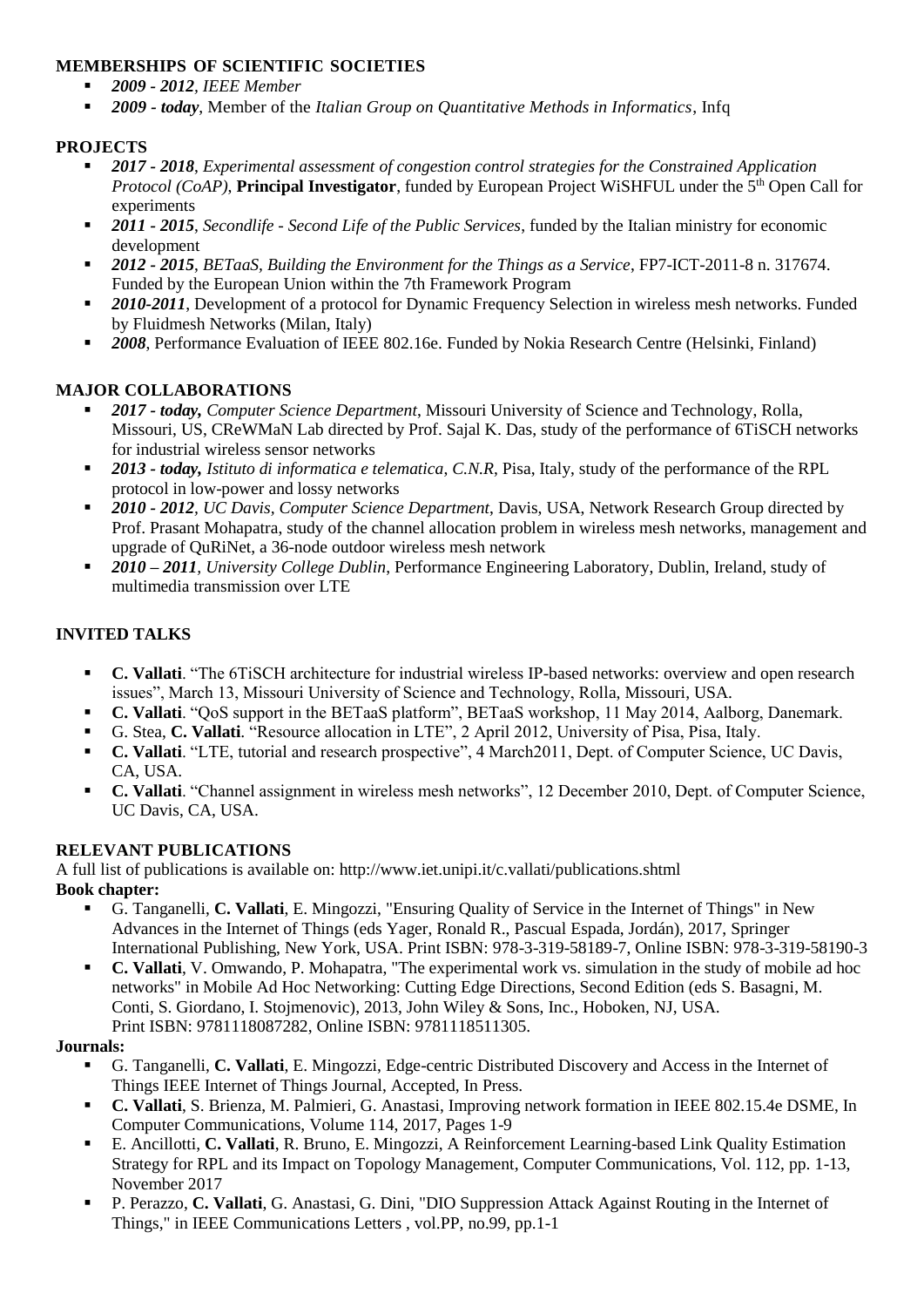- **C. Vallati**, A. Virdis, E. Mingozzi, G. Stea, "MEC come home! Connecting things in future smart homes using LTE D2D communications", IEEE Consumer Electronics Magazine, Vol. 5, No. 4, pp. 77-83, October 2016.
- **C. Vallati**, E. Mingozzi, C. Benedetto, Efficient Handoff Based on Link Quality Prediction for Video Streaming in Urban Transport Systems, Wireless Communications and Mobile Computing, 2016, to appear.
- **C. Vallati**, E. Mingozzi, G. Tanganelli, N. Buonaccorsi, N. Valdambrini, N. Zonidis, B. Martínez, A. Mamelli, D. Sommacampagna, B. Anggorojati, S. Kyriazakos, N. Prasad, F. Nieto De-Santos, O. Barreto Rodriguez, "BETaaS: A Platform for Development and Execution of Machine-to-Machine Applications in the Internet of Things", Wireless Personal Communications, May 2015. ISSN 1572-834X.
- **C. Vallati**, E. Mingozzi, "Efficient Design of Wireless Mesh Networks with Robust Dynamic Frequency Selection Capability", Computer Networks, Vol. 83, pp. 15–29, June 2015. ISSN 1389-1286.
- B. Anggorojati, S. Kyriazakos, N. Prasad, **C. Vallati**, E. Mingozzi, G. Tanganelli, N. Buonaccorsi, B. Martínez, F. Nieto De-Santos, N. Zonidis, G. Labropoulous, A. Mamelli, D. Sommacampagna, "BETaaS platform – a Things as a Service Environment for future M2M marketplaces", EAI Endorsed Transactions on Cloud Systems, Vol. 1, Num. 1, pp. 1-9, February 2015. ISSN 2410-6895.
- E. Mingozzi, G. Tanganelli, **C. Vallati**, "A framework for QoS Support in Things-as-a-Service oriented architectures", Journal of Communication, Navigation, Sensing and Services (CONASENSE), Vol. 1, Num. 2, pp. 105-128, August 2014. ISSN 2246-2139.
- L. Bisti, L. Lenzini, E. Mingozzi, **C. Vallati**, A. Erta, U. Malesci, "Improved Network Resilience of Wireless Mesh Networks Using MPLS and Fast Re-Routing Techniques". Ad Hoc Networks, Vol. 9, Num. 8, pp. 1448-1460, November 2011. ISSN 1570-8705.
- D. Migliorini, E. Mingozzi, **C. Vallati**, "Performance evaluation of H.264/SVC video streaming over mobile WiMAX". Computer Networks, Vol. 55, Num. 15, pp. 3578 – 3591, October, 2011. ISSN 1389-1286.
- C. Cicconetti, L. Lenzini, E. Mingozzi, **C.Vallati**, "Reducing Power Consumption with QoS Constraints in IEEE 802.16e Wireless Networks". IEEE Transactions on Mobile Computing, Vol. 9, Num. 7, pp. 1008-1021, July 2010.ISSN 1536-1233.

# **Conferences and workshops:**

- S. Bolettieri, **C. Vallati**, G. Tanganelli, E. Mingozzi, Highlighting Some Shortcomings of the CoCoA+ Congestion Control Algorithm, Proceedings of the 16th International Conference on Ad Hoc Networks and Wireless (ADHOC-NOW 2017), Messina, Italy, September 20-22, 2017.
- P. Perazzo, **C. Vallati**, G. Anastasi, G. Dini, An Implementation and Evaluation of the Security Features of RPL, Proceedings of the 16th International Conference on Ad Hoc Networks and Wireless (ADHOC-NOW 2017), Messina, Italy, September 20-22, 2017.
- G. Tanganelli, **C. Vallati**, E. Mingozzi, "A Fog-based Distributed Look-up Service for Intelligent Transportation Systems", Proceedings of the 4th IEEE International Workshop on Smart Vehicles - co-located with IEEE WoWMoM 2017, Macau, P.R. China, June 12, 2017.
- F. Righetti, **C. Vallati**, G. Anastasi and S. Das, "Performance Evaluation the 6top Protocol and Analysis of its Interplay with Routing," 2017 IEEE International Conference on Smart Computing (SMARTCOMP), Hong Kong, China, 2017, pp. 1-6.
- D. Costa, E. Mingozzi, G. Tanganelli, **C. Vallati**, "An AllJoyn to CoAP Bridge". Proceedings of the IEEE 3rd World Forum on Internet of Things (IEEE WF-IoT 2016), Reston (VA), USA, December 12-14, 2016.
- G. Tanganelli, E. Mingozzi, **C. Vallati**, M. Kovatsch, "Efficient Proxying of CoAP Observe with Quality of Service Support". Proceedings of the IEEE 3rd World Forum on Internet of Things (IEEE WF-IoT 2016), Reston (VA), USA, December 12-14, 2016.
- **C. Vallati**, E. Ancillotti, R. Bruno, E. Mingozzi, G. Anastasi, Interplay of Link Quality Estimation and RPL performance: an Experimental Study, Proceedings of the 13th ACM International Symposium on Performance Evaluation of Wireless Ad Hoc, Sensor, and Ubiquitous Networks (ACM PE-WASUN 2016) - co-located with ACM MSWiM 2016, Valletta, Malta, November 13-17, 2016.
- E. Mingozzi, G. Tanganelli, C. Vallati, B. Mart $\tilde{A}$ -nez, I. Mendia, M. Gonzalez-Rodriguez, Semantic-based Context Modeling for Quality of Service Support in IoT Platforms, Proceedings of the IEEE the 5th Workshop on the Internet of Things: Smart Objects and Services (IEEE IoT-SoS 2016) - co-located with IEEE WoWMoM 2016, Coimbra, Portugal, June 21, 2016.
- **C. Vallati**, A. Virdis, E. Mingozzi, G. Stea, "Exploiting LTE D2D Communications in M2M Fog Platforms: Deployment and Practical Issues", Proceedings of the IEEE 2nd World Forum on Internet of Things (IEEE WF-IoT 2015), Milan, Italy, December 14-16, 2015.
- G. Tanganelli, **C. Vallati**, E. Mingozzi, "CoAPthon: Easy Development of CoAP-based IoT Applications with Python", Proceedings of the IEEE 2nd World Forum on Internet of Things (IEEE WF-IoT 2015), Milan, Italy, December 14-16, 2015.
- E. Mingozzi, G. Tanganelli, **C. Vallati**, "CoAP Proxy Virtualization for the Web of Things". Proceedings of the 6th IEEE International Conference on Cloud Computing Technologies and Science (IEEE CloudCom